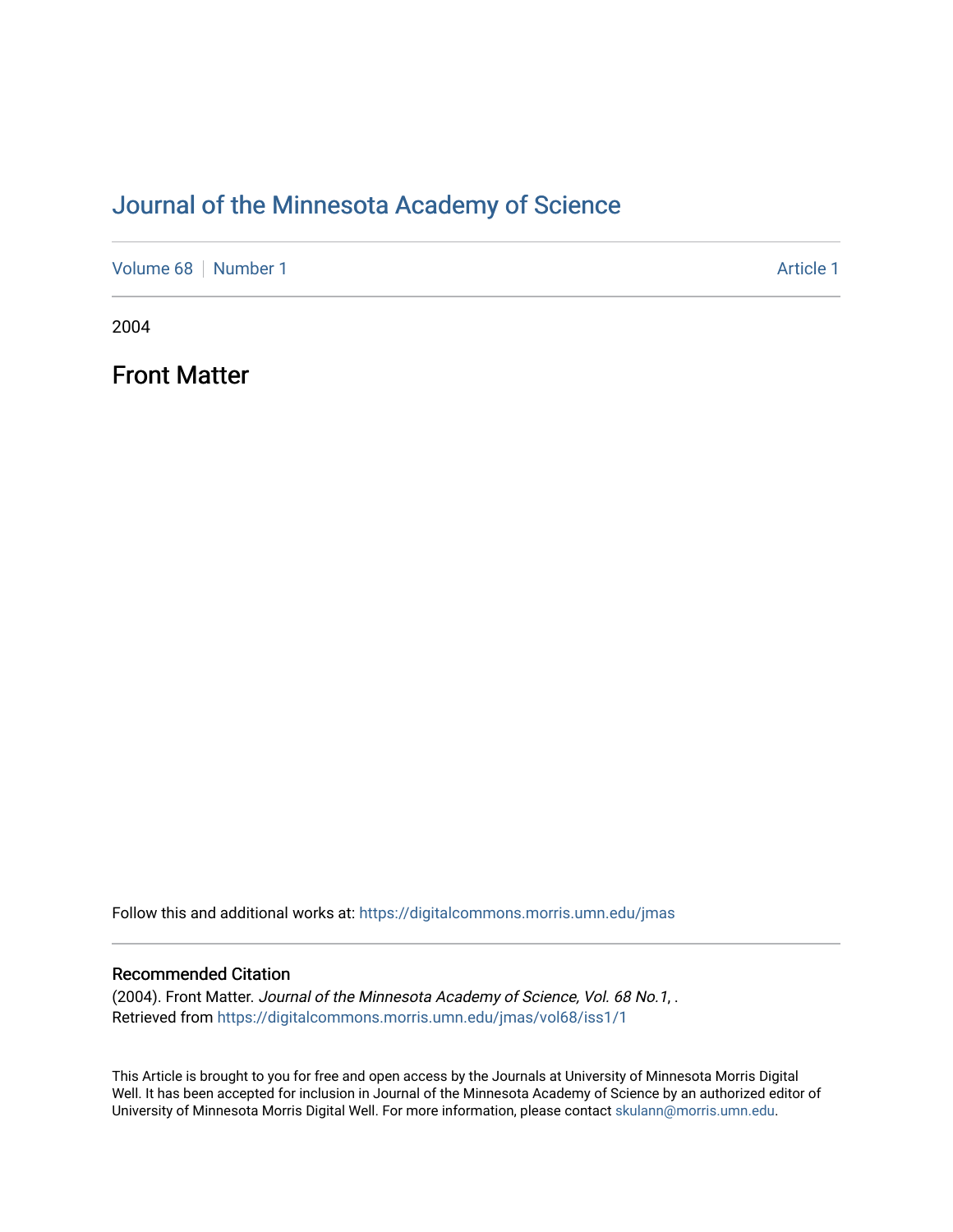# **Journal of the Minnesota Academy of Science**

Spring 2004 **Vol. 68** 

### **Minnesota Academy of Science**

**Promoting Excellence in Science Since 1873** 

www.mnacadsci.org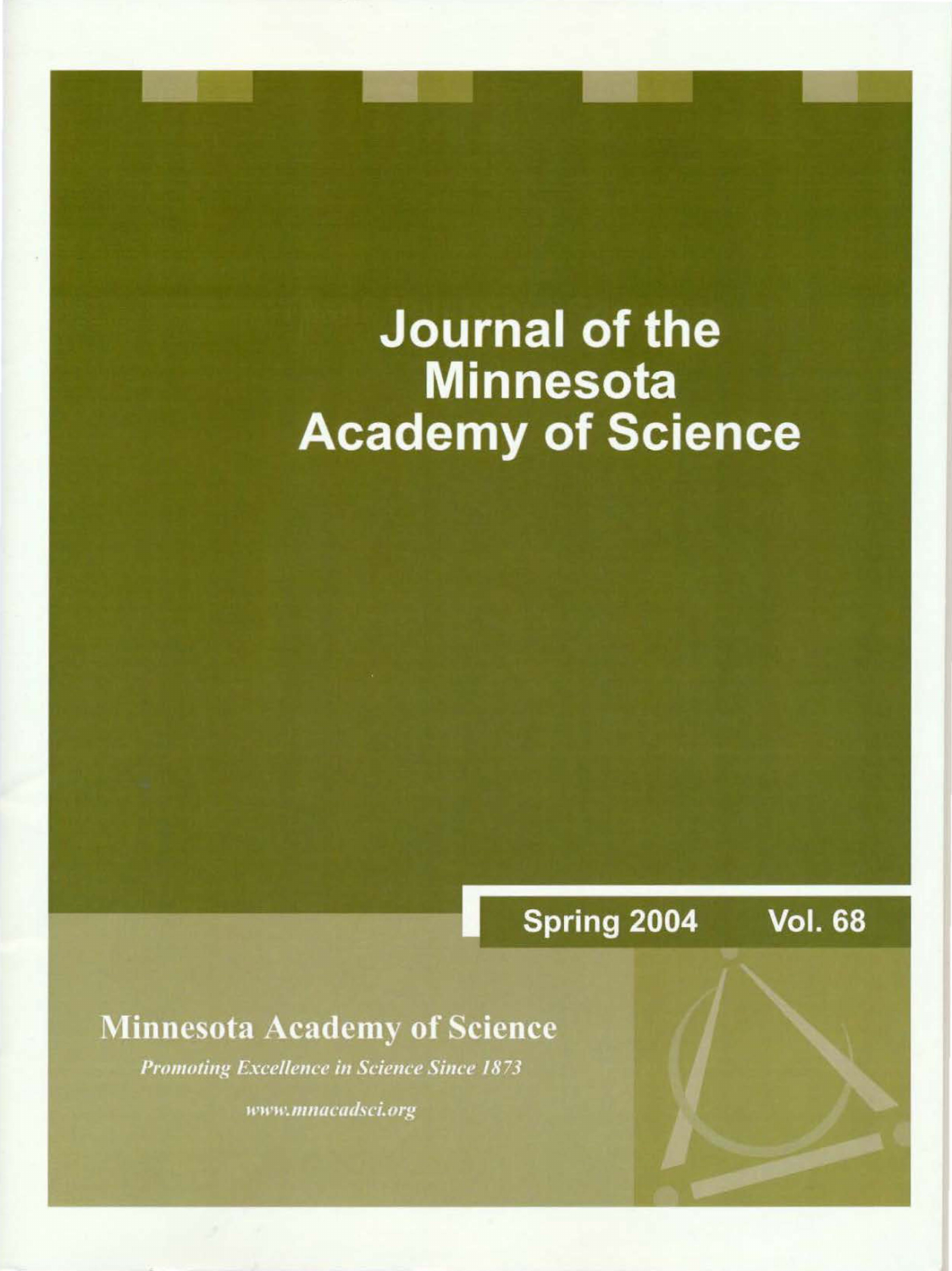The Minnesota Academy of Science, founded in 1873, is a statewide organization committed to promoting interest in and appreciation of science, We do this by encouraging and facilitating excellence in science and science education at all levels, sponsoring programs and activities for science students, science teachers, scientists, and other interested adults. Our programs are funded through Registration fees, Annual Membership dues, Corporate sponsors and grants, and donations from people like you. Our many programs consist of Team Competitions and individual paper and project competitions. Awards are given for all programs, and can include advancement to National competitions around the US.

#### **OFFICERS**

PRESIDENT Dr. Gordon Macfarlane *Diasorin Corp.* 

TREASURER/PRESIDENT-ELECT Dr, William Hcidcamp *Gustavus Adolphus College* 

**SECRETARY** Raechclle Rainey *3M Company* 

#### ADMINISTRATIVE STAFF

EXECL'TIVE DIRECTOR Tamara Houser

ADMINISTRATIVE ASSISTANT Pat Strandberg

TECHNOLOGY DIRECTORS Joe Duca Max Hubbard

#### **DIRECTORS** Dr. Clifford Arnold

*Sage Physics & Engineering* 

Dr, James Brackc PAST-PRESIDENT *Lifecore Biomedical* 

Dr. Sumana Chakrabarti *General Mills* 

Michael Coscio *Medtronic* 

James Fulbright *Mayo Clinic* 

Dr. Kathryn Hanna *University of Minnesota* 

Dr. Mary Beth Henderson *Lifeecore* 

Karen Newell *Intermediate District 287* 

Leslie Onan *University of Minnesota* 

Dr. Joseph Provost *MlV State University, Moorhead* 

Dr. Charles Rambeck *St. John's University* 

Robert Schumacher *Woodbury Junior High School* 

Claudia Wilson *ll/orthwestern Incentive Services* 

Dr. Wayne Wolsey *Macalester College* 

Journal Design by Dr. Jim Waddel, Joe Duca and Max Hubbard Cover Design by the Caprio Group and Fuzzy Duck Designs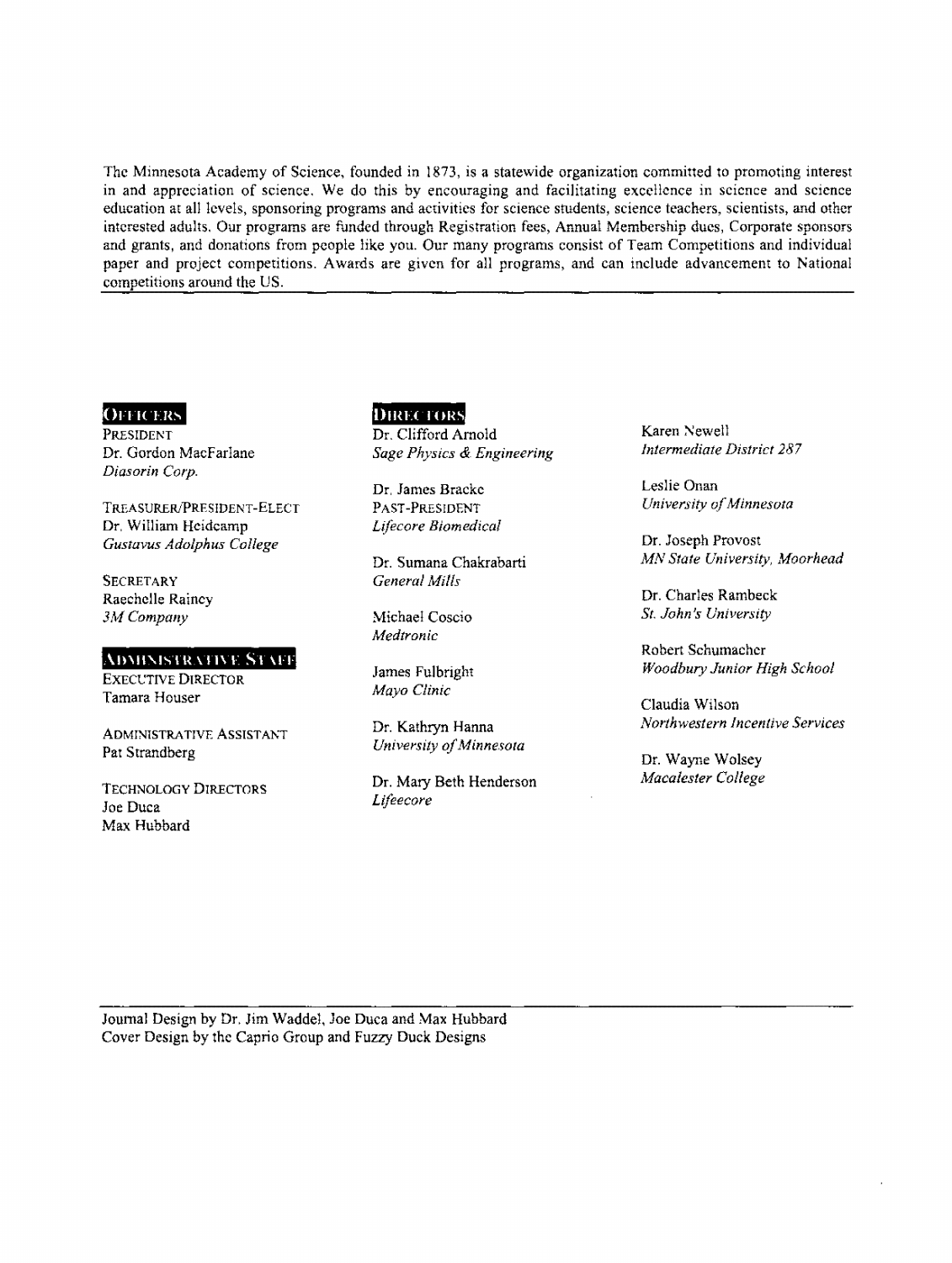#### MISSION STATEMENT

The Minnesota Academy of Science is committed to promoting interest in and appreciation of science among the citizens of Minnesota, encouraging and facilitating excellence in science and science education at all levels, and fostering active and integrated participation in scientific inquiry.

#### $\Lambda$ CTIVITIES PROMOTING SCIENCE ...

#### **ANNUAL MEETING**

The Annual Meeting of the Academy provides the opportunity for individuals involved in science in Minnesota to meet their colleagues and to hear or present the results of research with a regional emphasis. The meeting location is rotated throughout the state.

#### JOURNAL OF THE MINNESOTA ACADEMY OF SCIENCE

Members receive this publication featuring research in all scientific disciplines and reports on statewide and regional academic and industry activities.

#### JUNIOR SCIENCE AND HUMANITIES **SYMPOSIUM**

#### *Sponsored by U.S. Air Force, Army and Navy.*  At this Symposium, high school students from Minnesota and the Dakotas present the results of their scientific research in a formal presentation to over 250 students, teachers and judges. The five top research paper presenters receive an expense paid trip to the National Junior Science and Humanities Symposium.

#### RESEARCH AND ENGINEERING

#### **APPRENTICESHIP**

The Minnesota Academy of Science coordinates the placement of two students in a college/university so that they may conduct scientific research. Both the student and at the host receive a stipend.

#### SCIENCE OLYMPIAD

A great opportunity for school teams to compete in events which require team work, group planning, cooperation, process and thinking skills, scientific applications and technology. Twenty~five events including egg drop, tower building, water quality and wheeled vehicles. The winning team represents Minnesota at the University of Chicago.

#### SCIENCE BOWi,

Four person teams from high schools in Minnesota, compete in a College Quiz Bowl format. The questions for this event are from all fields of science and math. The winning team receives an expense paid trip to compete at the National Science Bowl sponsored by the U.S. Department of Energy.

#### STATE SCIENCE FAIR

*Sponsored by Seagate Technology* 

The Academy coordinates the State Science Fairs in the nine regions of Minnesota. From approximately 2,500 participants (selected form 25,000 local competitors), 450 are selected to present their projects at the Minnesota Academy of Science State Fair, which is held in the Twin Cities each year. At the fair, more than JOO organizations and businesses present scholarships and awards to students with outstanding projects and research papers. Thirtythree students receive expense-paid trips to compete at the International Science and Engineering Fair in May of each year.

#### WINCHELL UNDERGRADUATE RESEARCH SYMPOSIUM

Awards arc given to the best undergraduate research papers presented at The Minnesota Academy of Science Annual meeting.

BECOME A MEMBER! SUPPORT THE ACADEMY AND RECEIVE DISCOUNTS ON MAS EVENTS AS WELL. AS OTHER GREAT BENEFITS.